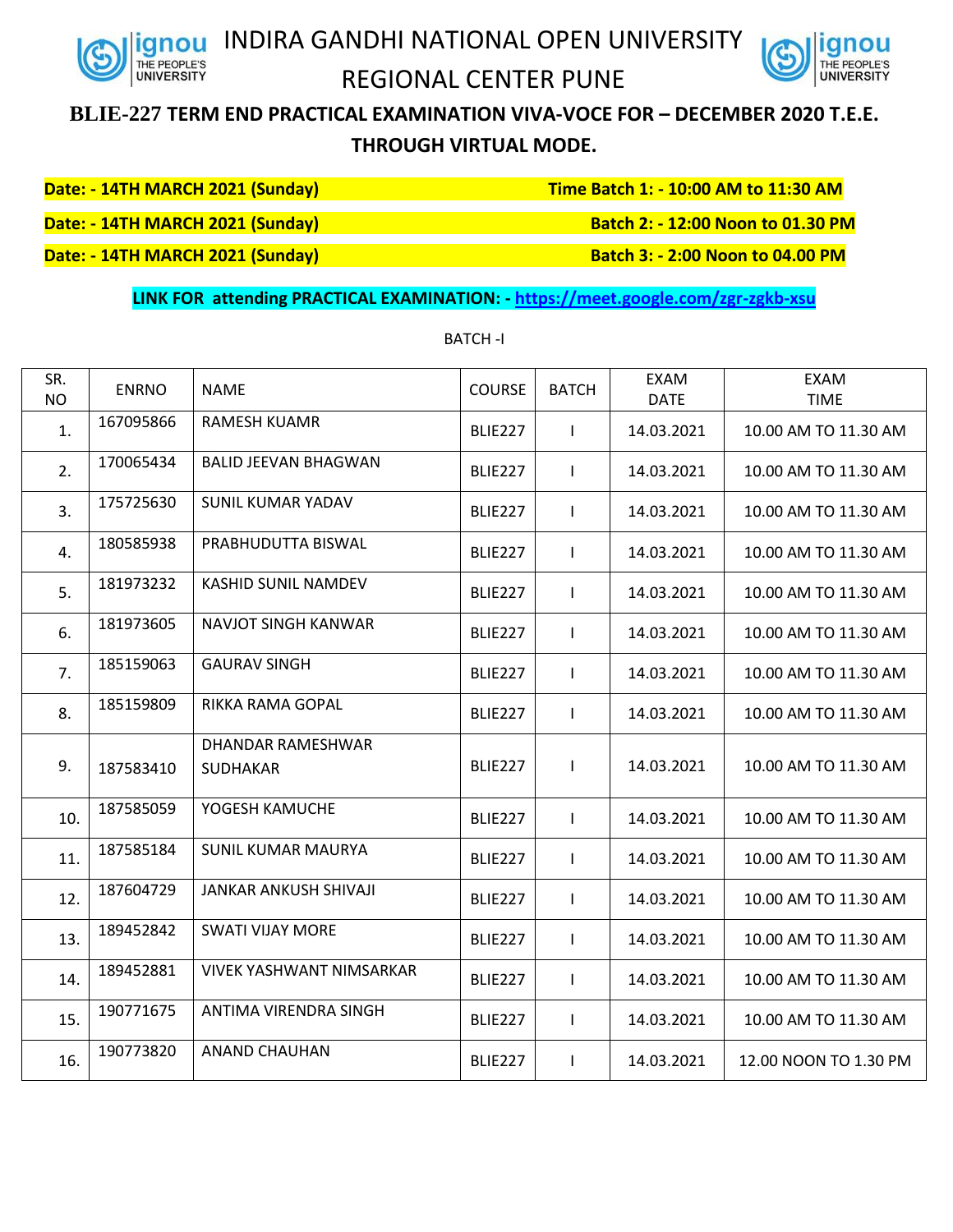| <b>BATCH-II</b> |  |
|-----------------|--|
|-----------------|--|

| SR.<br><b>NO</b> | <b>ENRNO</b> | <b>NAME</b>                  | <b>COURSE</b>       | <b>BATCH</b>  | <b>EXAM</b><br><b>DATE</b> | <b>EXAM</b><br><b>TIME</b> |
|------------------|--------------|------------------------------|---------------------|---------------|----------------------------|----------------------------|
| 17.              | 194664865    | THAKARE SWAPNIL SHASHIKANT   | <b>BLIE227</b>      | Ш             | 14.03.2021                 | 12.00 NOON TO 1.30 PM      |
| 18.              | 195533051    | <b>ALOK KUMAR</b>            | <b>BLIE227</b>      | Ш             | 14.03.2021                 | 12.00 NOON TO 1.30 PM      |
| 19.              | 195553995    | KOLEKAR SAHEBRAO BHIMRAO     | <b>BLIE227</b>      | $\mathbf{H}$  | 14.03.2021                 | 12.00 NOON TO 1.30 PM      |
| 20.              | 195554009    | <b>NEHA SAXENA</b>           | <b>BLIE227</b>      | $\mathbf{H}$  | 14.03.2021                 | 12.00 NOON TO 1.30 PM      |
| 21.              | 195561502    | JADHAV ANUJA RAMESH          | <b>BLIE227</b>      | Ш             | 14.03.2021                 | 12.00 NOON TO 1.30 PM      |
| 22.              | 195561510    | DAYASAGAR SANJAY JADHAV      | <b>BLIE227</b>      | $\mathbf{H}$  | 14.03.2021                 | 12.00 NOON TO 1.30 PM      |
| 23.              | 195561534    | <b>IMRAN MANZOOR</b>         | <b>BLIE227</b>      | Ш             | 14.03.2021                 | 12.00 NOON TO 1.30 PM      |
| 24.              | 195561566    | BALAJI PRABHAKAR JADHAV      | <b>BLIE227</b>      | $\mathbf{H}$  | 14.03.2021                 | 12.00 NOON TO 1.30 PM      |
| 25.              | 195576502    | <b>ROHIT</b>                 | BLIE <sub>227</sub> | $\mathbf{H}$  | 14.03.2021                 | 12.00 NOON TO 1.30 PM      |
| 26.              | 198152359    | <b>ABHISHEK SHARMA</b>       | <b>BLIE227</b>      | Ш             | 14.03.2021                 | 12.00 NOON TO 1.30 PM      |
| 27.              | 198152746    | <b>MONIKA BAPURAO MHASKE</b> | <b>BLIE227</b>      | $\mathbf{II}$ | 14.03.2021                 | 12.00 NOON TO 1.30 PM      |
| 28.              | 198153580    | <b>GOURAV CHOUHAN</b>        | BLIE <sub>227</sub> | $\mathbf{H}$  | 14.03.2021                 | 12.00 NOON TO 1.30 PM      |
| 29.              | 198153709    | <b>HABIBUR RAHAMAN</b>       | <b>BLIE227</b>      | Ш             | 14.03.2021                 | 12.00 NOON TO 1.30 PM      |
| 30.              | 198153716    | KANDEKAR AKASH SHANTARAM     | <b>BLIE227</b>      | $\mathbf{II}$ | 14.03.2021                 | 12.00 NOON TO 1.30 PM      |
| 31.              | 198153984    | <b>VISHAL SHARMA</b>         | <b>BLIE227</b>      | Ш             | 14.03.2021                 | 12.00 NOON TO 1.30 PM      |